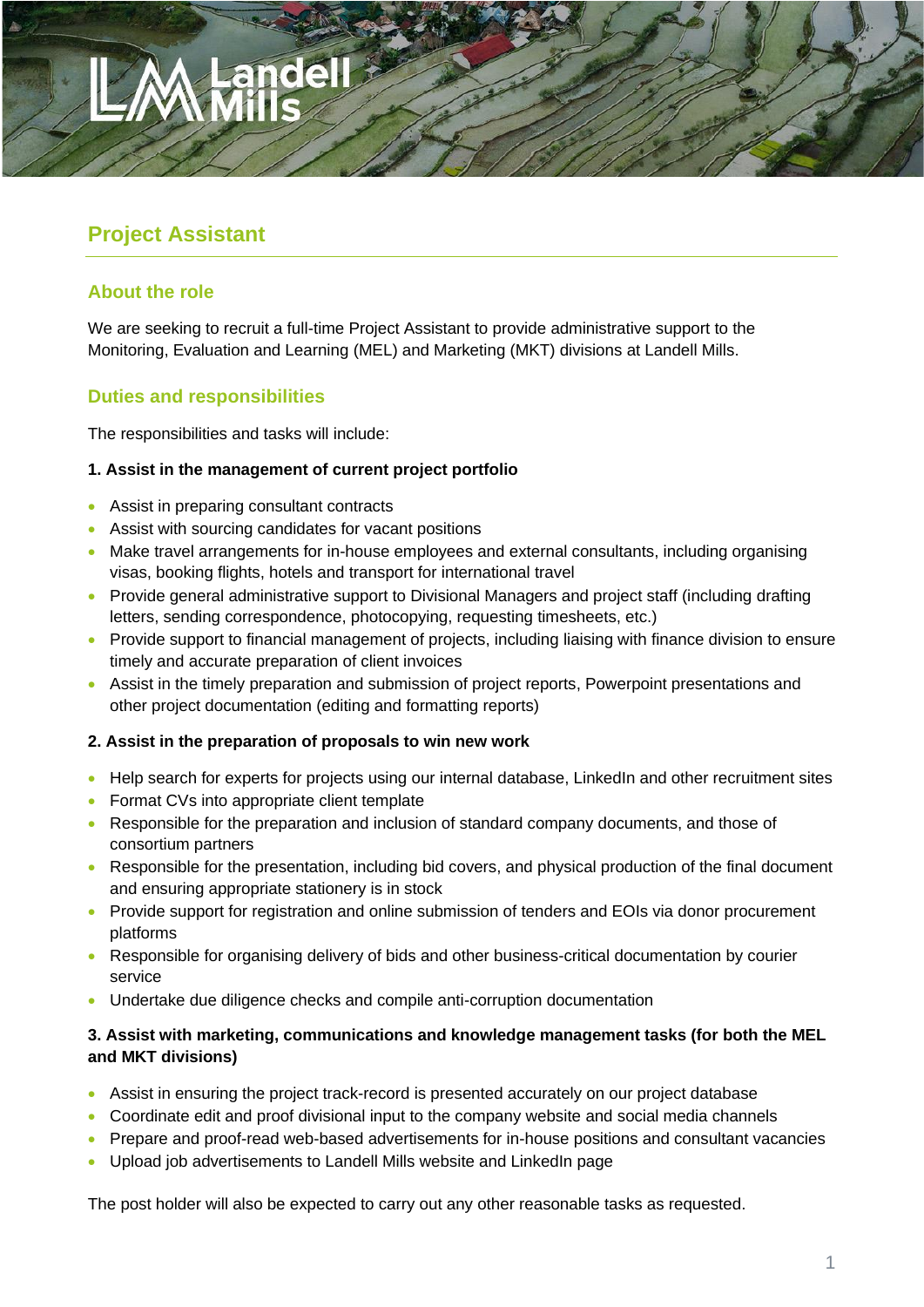### **Person specification**

| <b>Skills / Attributes / Experience</b>                                                                                                         | <b>Essential or</b><br>desirable for<br>role? $*$ |
|-------------------------------------------------------------------------------------------------------------------------------------------------|---------------------------------------------------|
| Organised with the ability to work to a high standard and holds demonstrable<br>experience in prioritising multiple tasks and meeting deadlines | Е                                                 |
| Confidence and enthusiasm                                                                                                                       | E                                                 |
| Co-operative and supportive team player                                                                                                         | E                                                 |
| Grade B or above in GCSE English and Maths (or equivalent)                                                                                      | F                                                 |
| Fluency in English (excellent written and verbal communication skills)                                                                          | E                                                 |
| IT literate (MS products - Word, Excel, PowerPoint, Outlook)                                                                                    | E                                                 |
| Interest in international affairs, culture and society                                                                                          | D                                                 |
| Previous experience in an administrative position                                                                                               | D                                                 |
| Previous experience of recruitment                                                                                                              | D                                                 |

\***Essential attributes (E):** Those without which a candidate would struggle to do the job. Any candidate unable to demonstrate how they meet these requirements would normally be rejected at the shortlisting stage. **Desirable attributes (D):** Those that would be useful, but are not essential, for the post-holder to possess.

#### *Candidates must be eligible to work in the UK.*

### **We offer**

- A full-time (36.25 hours per week) contract
- Salary of circa £21,000 per annum, subject to experience
- A workplace pension (an employer contribution personal pension scheme)
- 24 days holiday per year, exclusive of bank holiday entitlement, rising to 25 with 2 years of service
- Flexible working provisions

A variety of non-contractual benefits are also available, including but not limited to:

- An annual bonus scheme
- A holiday purchase and sale scheme

### **About Landell Mills**

Landell Mills is a leading international development consulting firm. We provide **technical assistance**  and **management consultancy** in the areas of:

- Markets, enterprise and trade
- Agriculture, fisheries, food security and nutrition
- Environment, water, climate change and disaster risk reduction
- Policy dialogue, regional integration and governance

We provide the following **services** to our clients:

• Project feasibility and design